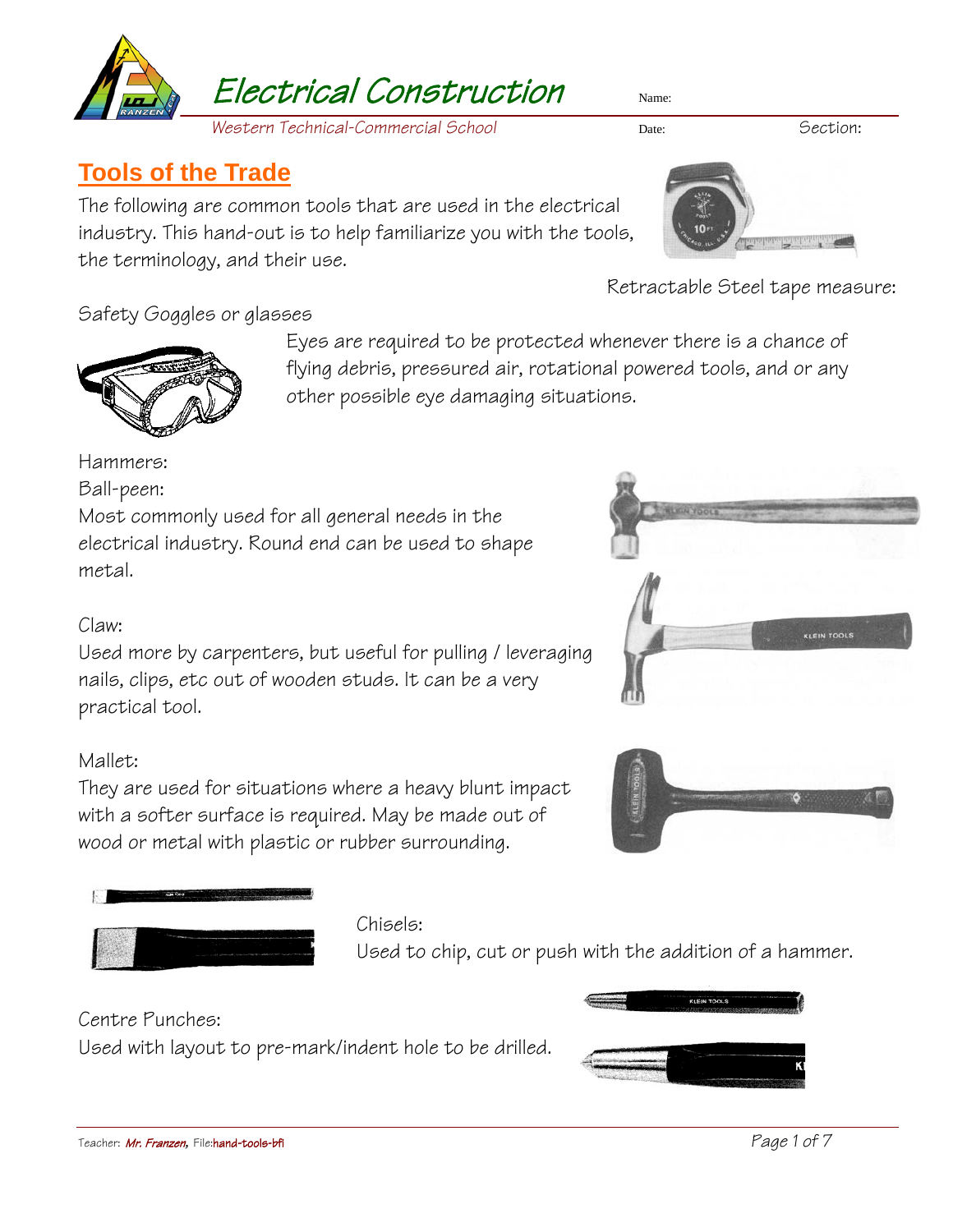

**KLEIN TOOLS** 

Screwdrivers:



Screwdrivers come in many tips, sizes, and lengths. Electricians normally carry a slot, Phillips, and Robertson tip style screwdriver with a couple sizes of each.

# Tri-tap:

This tap comes in the form of a screwdriver handle to allow manual tapping when needed.(below)

Common Screwdriver Tips







Slot: one of the oldest common screw heads. Common sizes with largest to smallest ½", 5/16", ¼", 3/16", and 1/8"

Phillips: Invented in the US, great at angles, and commonly found in a lot of US made devices, with #2 and #3 sizes most common

Torx: More of a security type tip used on car lamp covers, etc.

Robertson: Canadian invention with sizes largest to smallest starting from black, red, green, and yellow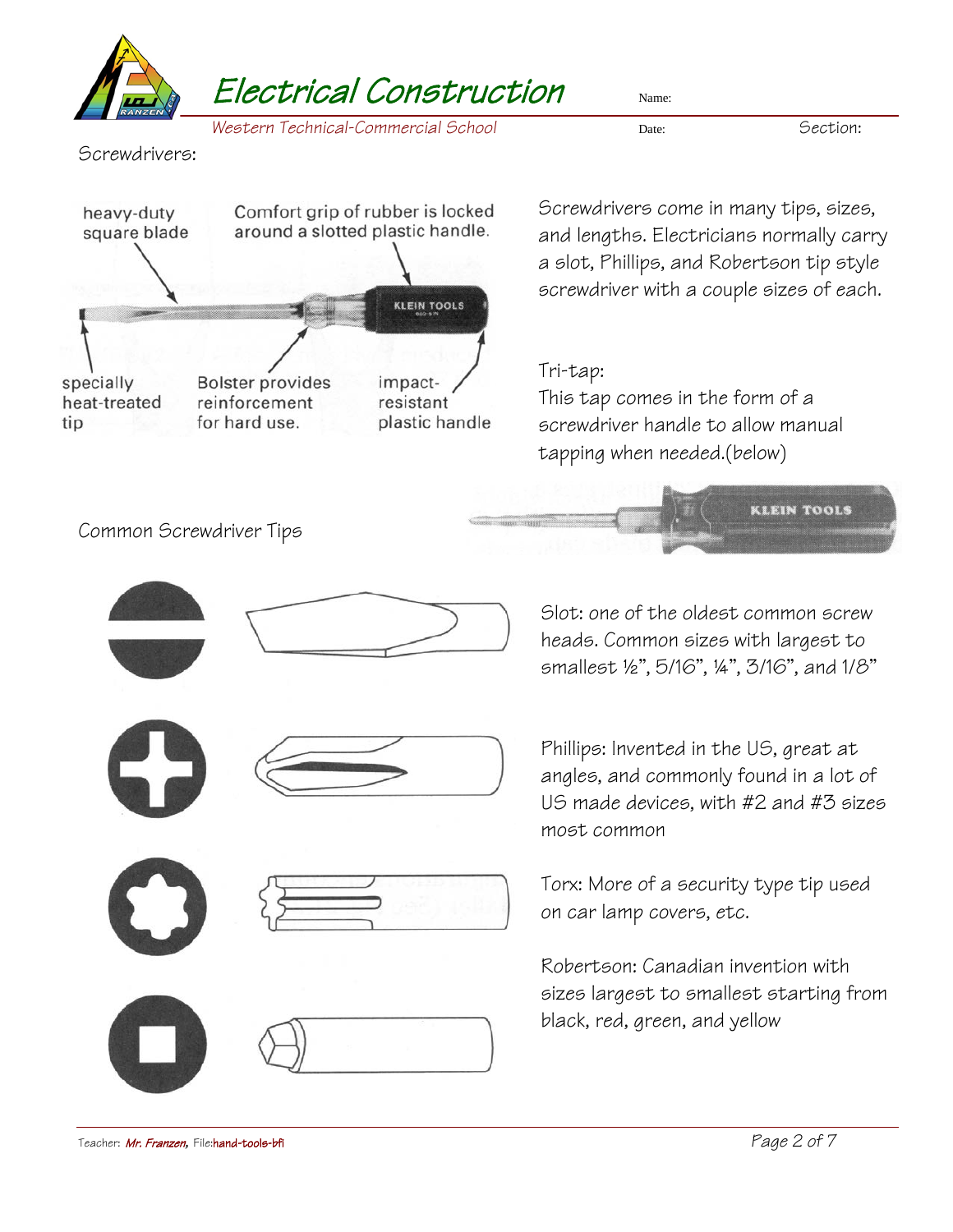

*Western Technical-Commercial School* Date: Section:

Hacksaw:

Used to cut metal, conduit, plastic, wire and cable. This particular type of saw has some additional features such as easy/high leverage blade tightening, single end and 45 degree blade mount. Blades sized in teeth per inch with #16, and #22 commonly used.





Electrician's Knives:

There are several types both folding and solid handle grip. They are used normally to cut cable sheathing, strip large and small wire. The hook type characteristic blade is designed to make stripping wire easier.





Romex Cable Ripper:

It is used to safely slice the plastic sheathing around the conductors, without damaging the conductor insulation.

## Augger Drill Bit:

This drill bit is used to drill large holes through wood studs very quickly. Normally 12 to 18" long with several diameters for large cables.

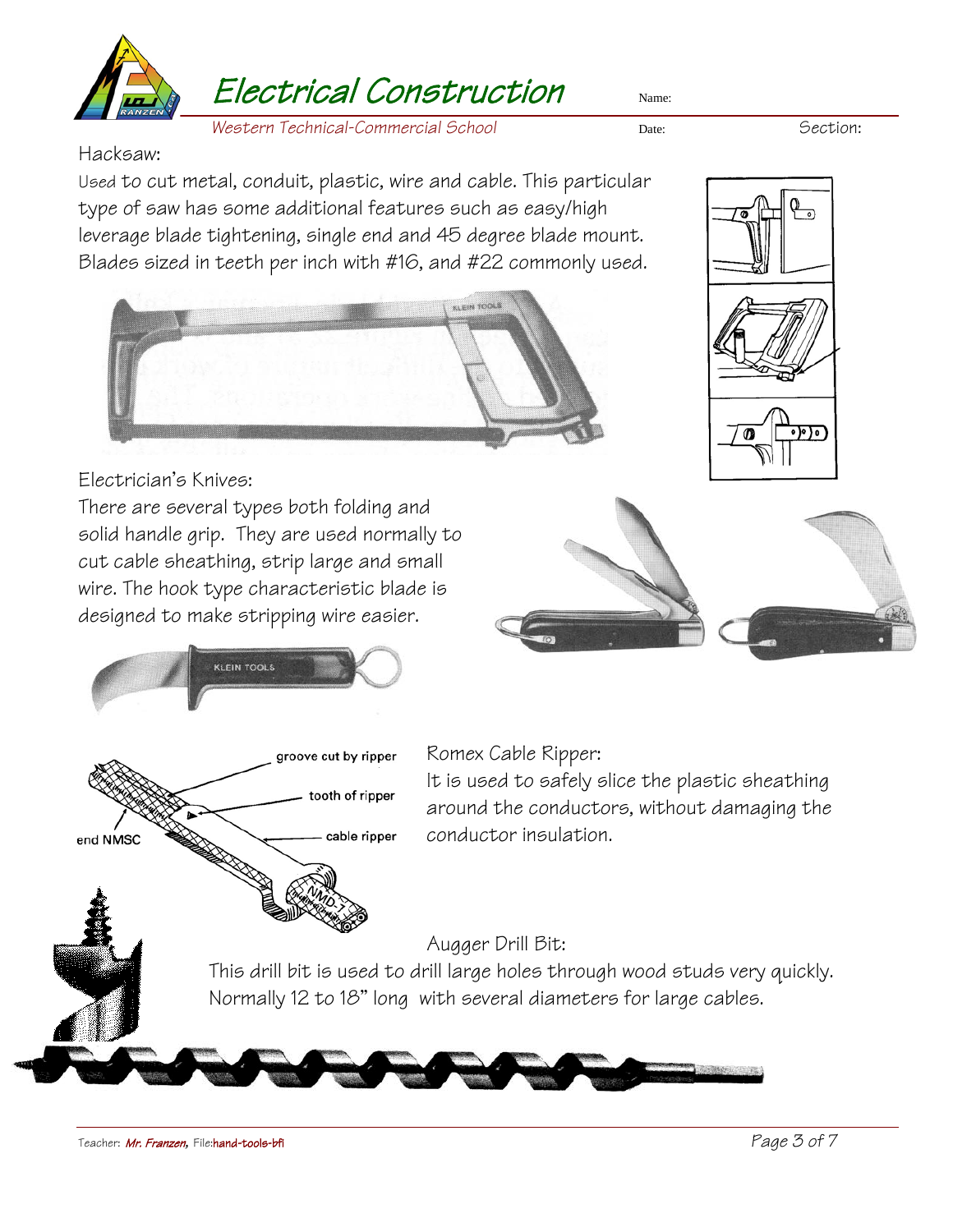

Pliers

#### Lineman:

The most common tool used by the electrician. It can  $\sqrt{2}$ twist, and cut wire with the usual addition of having  $\Box$ features such as fish tape gripper or solderless terminal crimper.







Distance "A" on high leverage models is less, providing twice the cutting pressure.



Diagonal or Side cutter

Commonly used to cut wire, with this tools strength, cutting very close to objects and in tight areas.

Pump:

This is a slide adjustable plier which can accommodate several sizes of conduit. It is a directional plier, designed to increase grip the more you try to turn.





## Needle Nose:

This is used to work in tight spaces for gripping and twisting. Some come with a wire cutter built into the centre.

### Wire Strippers:

Used to strip wire as large as #10 to as small as #20 gauge. It also has a scissor style wire cutter.

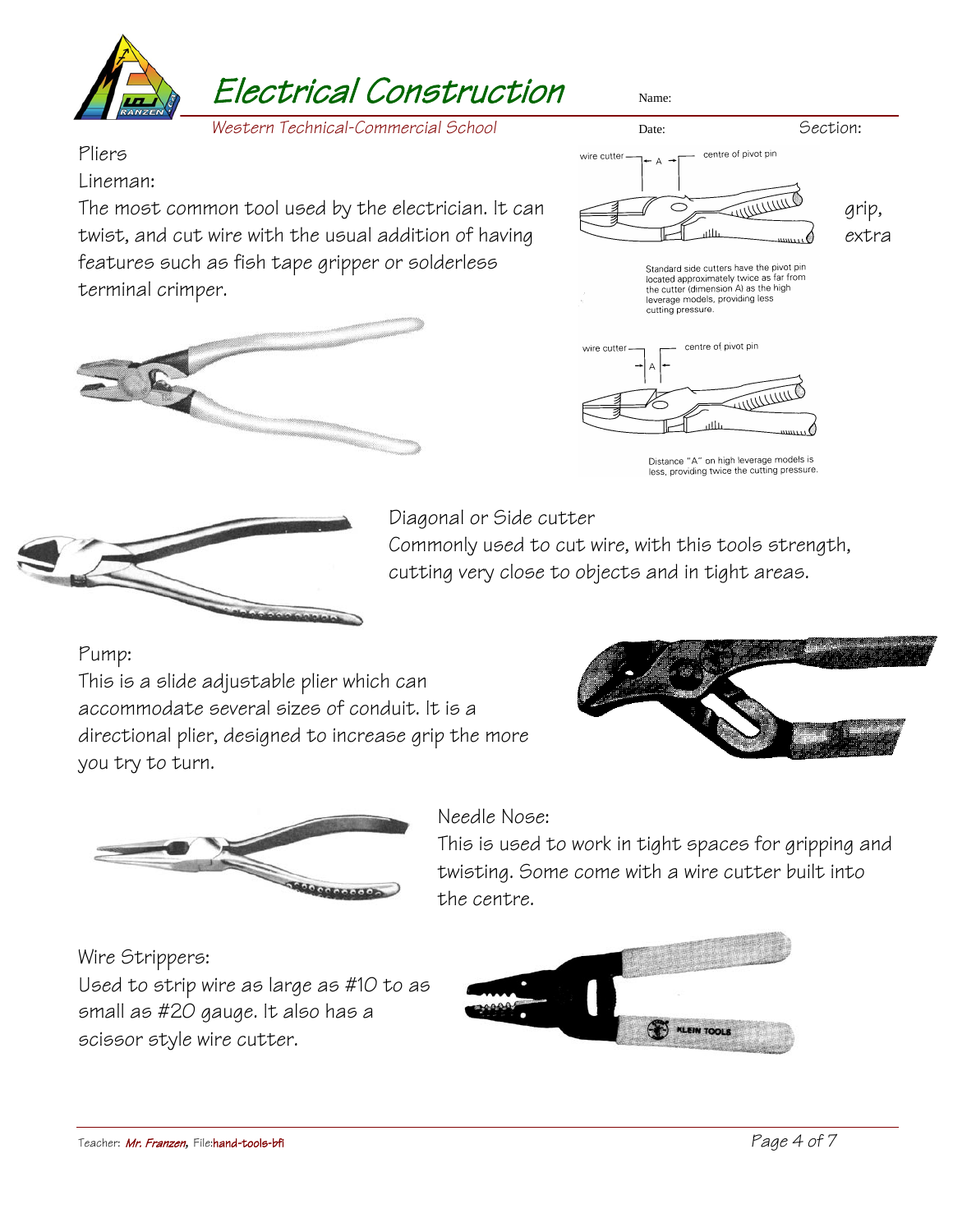

*Western Technical-Commercial School* Date: Section:

Hole saws:

Used to cut circular holes through metal, wood or plastic materials. There are two parts which include the mandrel for using with all of the different circular tooth blades sizes.







Knock-out Dies: This is an effective way to cut holes into

in metal boxes for entrance to conduit with a clean cut either by using a wrench or a hydraulic manual pump.



Multi-Crimper Tool: This special tool can crimp, cut wire, strip wire, and cut small bolts. This is one tool that always has a use.





Magnetic Torpedo Level:

Used in most installations to make sure devices are sitting straight which may include electrical devices, race way, or large housings.

### Nut driver:

Similar to a screwdriver except that it is made for hex bolts and nuts. When needed, come in very valuable for an electrician such as in electrical device components.

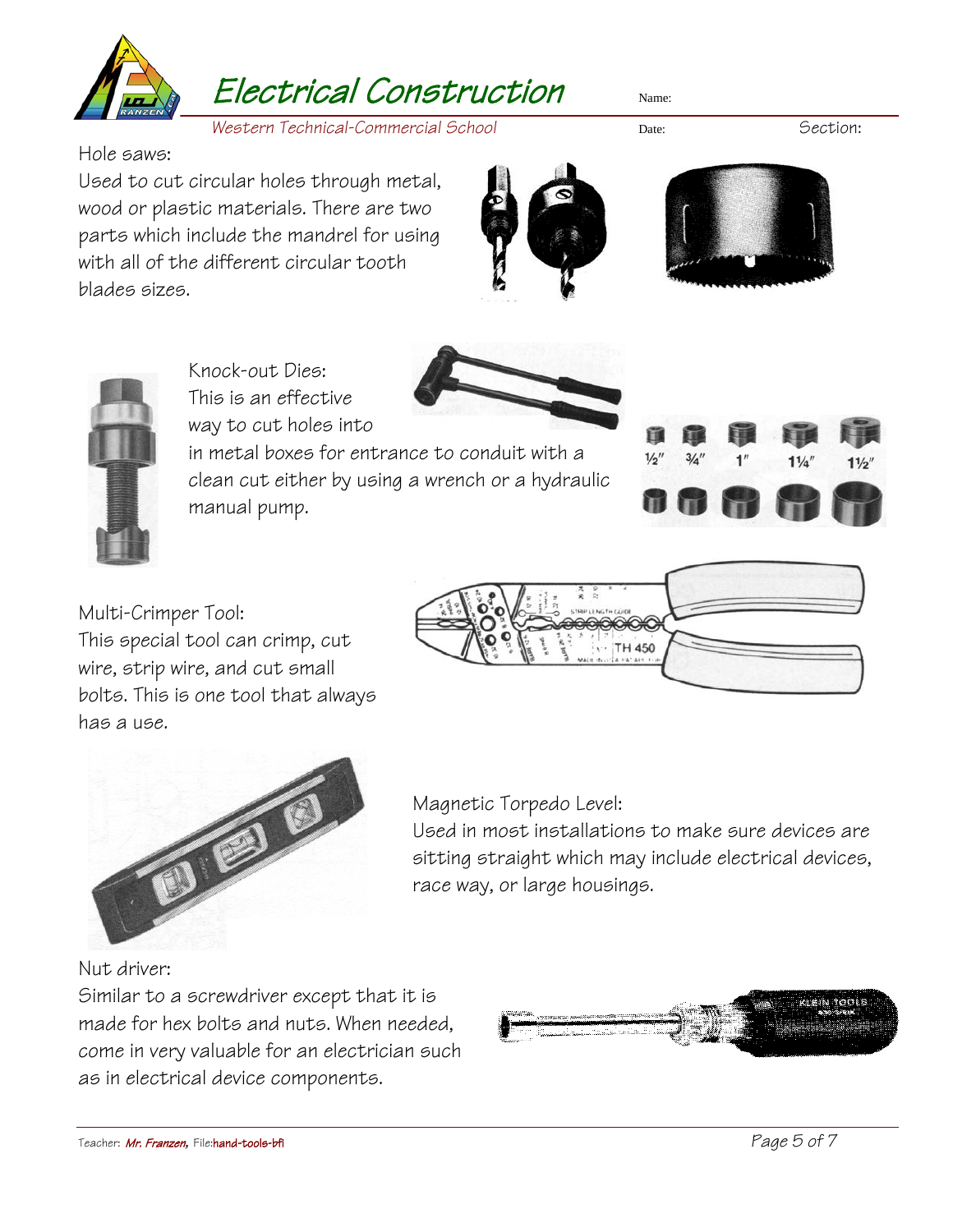

Rigid Conduit/Pipe Ratchet Threaded: This tool can thread the end of a conduit. They range from ½" to 5"



Portable Tri-Stand Yoke Vise: Very handy clamping tool for clamping round conduit and cutting and finishing ends.



Conduit/Pipe cutter:



This tool **cuts** cuts conduit very clean, smooth and straight.  $\blacksquare$  It is commonly used when working with rigid conduit. It also cut EMT, and PVC conduit too, but a hack saw  $\left[\begin{array}{ccc} 1 & 1 \\ 1 & 1 \end{array}\right]$  is usually first choice in these lighter raceways.



Conduit/Pipe reamer:

This tool is used to take out the sharp edge that is left inside the conduit once it has been cut by the conduit/pipe cutter.

Leather Tool Pouch:

It is an Electrician's tool pouch which can carry a multitude of tools to get most jobs done. It is meant to be worn around the waist loosely at one side or the other.



Adjustable Pipe Wrench: Stronger then the pump pliers, this tool will definitely complete the job.



Teacher: Mr. Franzen*,* File:hand-tools-bfi *Page 6 of 7*